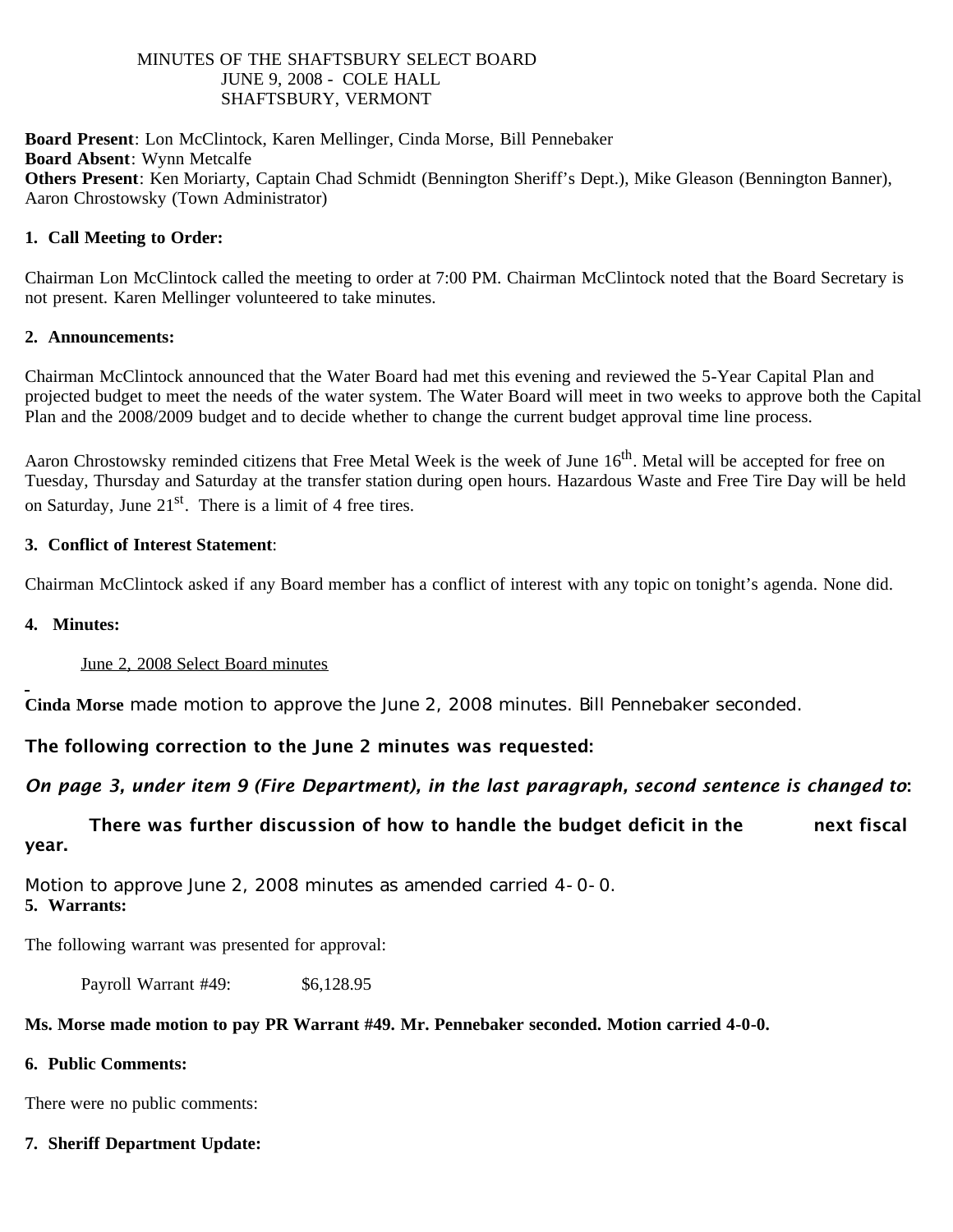Chairman McClintock introduced Captain Chad Schmidt of the Bennington Sheriff's Department. The Chairman thanked the Sheriff's Department for the good work they have been doing for the Town. On behalf of the Board he thanked Capt. Schmidt for his guidance on how to optimize the use of the limited funds we are able to allocate towards sheriff patrols in Town.

Capt. Schmidt presented statistics for the current year to date relative to the patrols. He noted that the Town funds 10 hours of coverage weekly, which represents only 6% of all possible hours. Over the year, a total of 303 tickets was issued by all agencies (including State Police, Department of Motor Vehicles, Alcohol Control, Sheriff's, etc). Of that total, 122 were issued by the Sheriff's Department. Therefore, although present for only 6% of the time, the Sheriff's Department issued 40% of the tickets. These tickets represented everything from speeding violations to license suspensions and seat belt violations.

Capt. Schmidt noted that the number one complaint when the Town contracted with the department was traffic and speeding. When funding limits necessitated a decrease in contract hours, the Town requested the Sheriffs to be visible. For that reason, much of the patrol activity has been in the central areas of Town. Capt. Schmidt noted that more recently the problem areas being identified are in more rural areas. He stated that the patrols will accommodate the Town's desire, whether it be back roads or Town center. He also advised, however, that the Town should be aware that there will likely be a drop in revenue should the patrols be primarily based in the back road areas.

Ms. Morse asked whether there are ways citizens can be of assistance to the Sheriff's Department, considering the limited number of hours they are available. Would it be helpful to call the Department with license plates numbers if a citizen observes a possible violation? Capt. Schmidt said that this can be helpful in that the alleged violator could be warned that a witness complained of certain activity, but he or she could not be accused.

Mr. Chrostowsky asked if there is an "800" phone number that citizens could call with complaints. The following website resource was noted by Capt. Schmidt: [www.benningtonsheriff.org](http://www.benningtonsheriff.org/) He recommended that citizens go online to this site to post questions or concerns. This is the preferred route, although they can also call 442-4900, which is the non-emergency phone number.

Ms. Morse asked about the COPS grant funding. Capt. Schmidt noted that the COPS money has been depleted, but he is hopeful that it may be reinstated. His department has received some funding through the Governmental Highway Safety Patrol Grant and the CLICK IT OR TICKET Program. He will be arranging for an additional 5 hours of patrol time as a result of that funding.

The Chairman and Board Members thanked Capt. Schmidt for his presentation.

# **8. Town Survey Presentation:**

Mr. Chrostowsky introduced Cody Buck, who presented the results of the Town Survey taken during the annual Town Meeting and next day voting. Mr. Buck is a Field Study student from Mt. Anthony High School who has been an intern at Cole Hall for one hour each day throughout this last school semester. His job was to implement the survey, collect the data, and develop a Power Point presentation of the results.

Mr. Buck noted that 217 surveys were collected and the responses tallied. He reviewed the survey highlights and noted that most respondents thought it was a good idea to ask citizens' opinions regarding the future of the Town. Many desire additional information regarding some issues, such as Cole Hall improvements, and also indicated a willingness to attend public meetings to discuss future needs.

Mr. Chrostowsky stated that the survey results will be posted on the Town website. He informed the Board that Mr. Buck has been a tremendous help in the office throughout this semester and he will be missed. Mr. Buck has also been volunteering time to videotape the Selectboard meetings for CAT-TV on alternate Mondays. The Board thanked Mr. Buck for his good work for the Town.

# **9. Budget:**

Mr. Chrostowsky distributed the latest projected year end budget figures, which tentatively project a shortfall of \$45,547. The Board expressed concern that this figure was much higher than the \$5,000 projected deficit presented two weeks ago. Mr. Chrostowsky stated that an overlooked payment of \$9,000 is due for gravel, \$25,000 was included for the current expense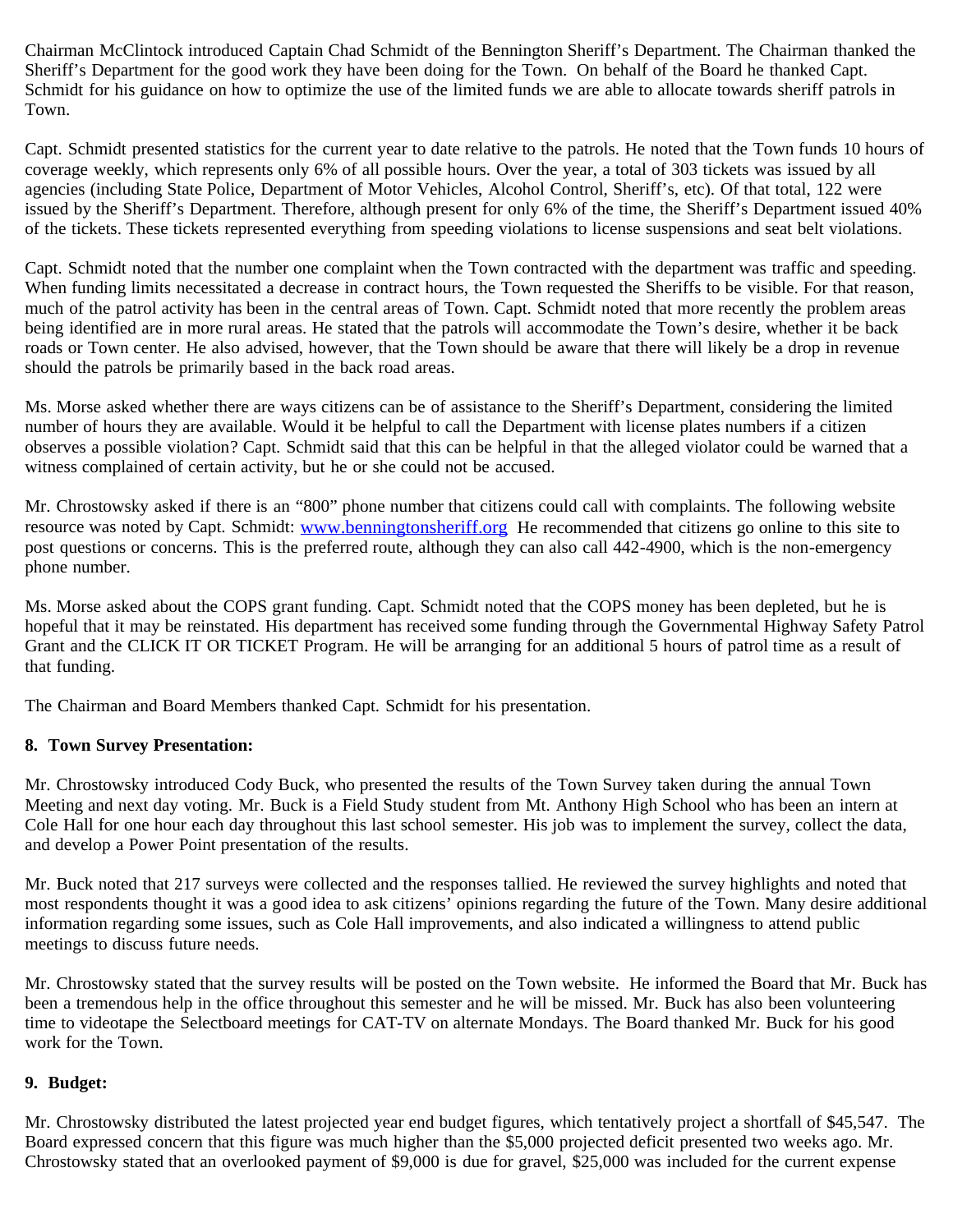note, and the thermal imaging camera expense of \$10,000 was applied to the General Fund and not the Fire Equipment Reserve Fund. These were line items that had not previously been accounted for in the original projection.

Chairman McClintock noted that, in addition to increased fuel, overtime and winter road material expenses, the budget revenue figures fell considerably short of expectations in the area of permit fees. With regard to overtime expenses, Chairman McClintock stated that Road Foreman Ron Daniels is in the process of preparing a proposal that will take into account future highway overtime concerns.

Ms. Morse noted that the Town Administrator is in a position to know what projections are, and to make recommendations to the Board accordingly. Ms. Mellinger agreed that it would be helpful to have the Town Administrator highlight any potential red flags in the budget at the time budget status reports are presented.

Chairman McClintock suggested that as we move forward, each Board member take responsibility for their liaison department regarding budget issues, and make sure those issues are highlighted to the entire Board. He also suggested that the presentation of the General Fund Ledger be revised so that all revenues and all expenses are included. Currently, for instance, the tax revenues and school revenues appear as "0" in the budgeted column but are represented in the "actual" column. In order to compare actual expenses to revenue you then need to do a different set of calculations. Chairman McClintock would like the figures presented in a clearer form.

Ms. Morse noted that as the Town goes into next year with a deficit, the Board must figure out where the money is going to come from.

Chairman McClintock stated that he has been in touch with Vermont League of Cities and Towns ( VLCT) regarding management of a potential deficit. VLCT noted that many towns simply add the deficit to the upcoming approved budget figure and establish a tax rate to cover both. However, they do not recommend this method, because it bypasses any kind of voter approval process for the deficit amount. VLCT's recommended process is to add any deficit or surplus figures into the future proposed budget as a line item and allow the citizens to vote on it within the overall budget at the annual meeting.

It was agreed that although the Board will not meet next Monday, Mr. Chrostowsky will keep the Board apprised of any budget developments.

#### **10. Town Administrator's Update:**

Mr. Chrostowsky stated that he had received information from VLCT regarding a potential partnership between towns and the state for joint salt purchasing. The Board encouraged him to pursue this avenue for potential savings next winter.

Mr. Chrostowsky also noted that there is a state program called Municipal Park and Ride which could be a potential source of funding to improve the town lot across from Cole Hall. The Board agreed that he should develop a proposal after determining the status of the rental agreement with Dennis McCarthy regarding the lot.

#### **11. Other Business:**

Ms. Mellinger gave an update on the Sidewalk Project. She and Mr. Chrostowsky stated that that received word from the engineer that the project is currently held up in the State Right of Way Review Division of the Transportation Department due to reduced staffing and a build up of projects to be reviewed. State Representative Alice Miller was contacted. Rep. Miller, Ms. Mellinger, and Mr. Chrostowsky spoke with State Transportation Commissioner David Dill regarding the urgency of moving the project quickly through the right of way process so the Town may proceed to bidding the project for completion this construction season. Commissioner Dill advised that he will look into the matter to determine if he can help to expedite the review.

Ms. Morse reported that the Economic Development Committee continues to make steady progress on the Village Center Designation project.

Mr. Pennebaker reported on methane mediation efforts at the landfill. He said that an ant colony has taken up residence in the meter; no damage was done however. He noted that the pump is on order and pumping will begin when it comes in. He expects that we'll know within a couple of weeks whether the pumping system is adequate to handle the methane.